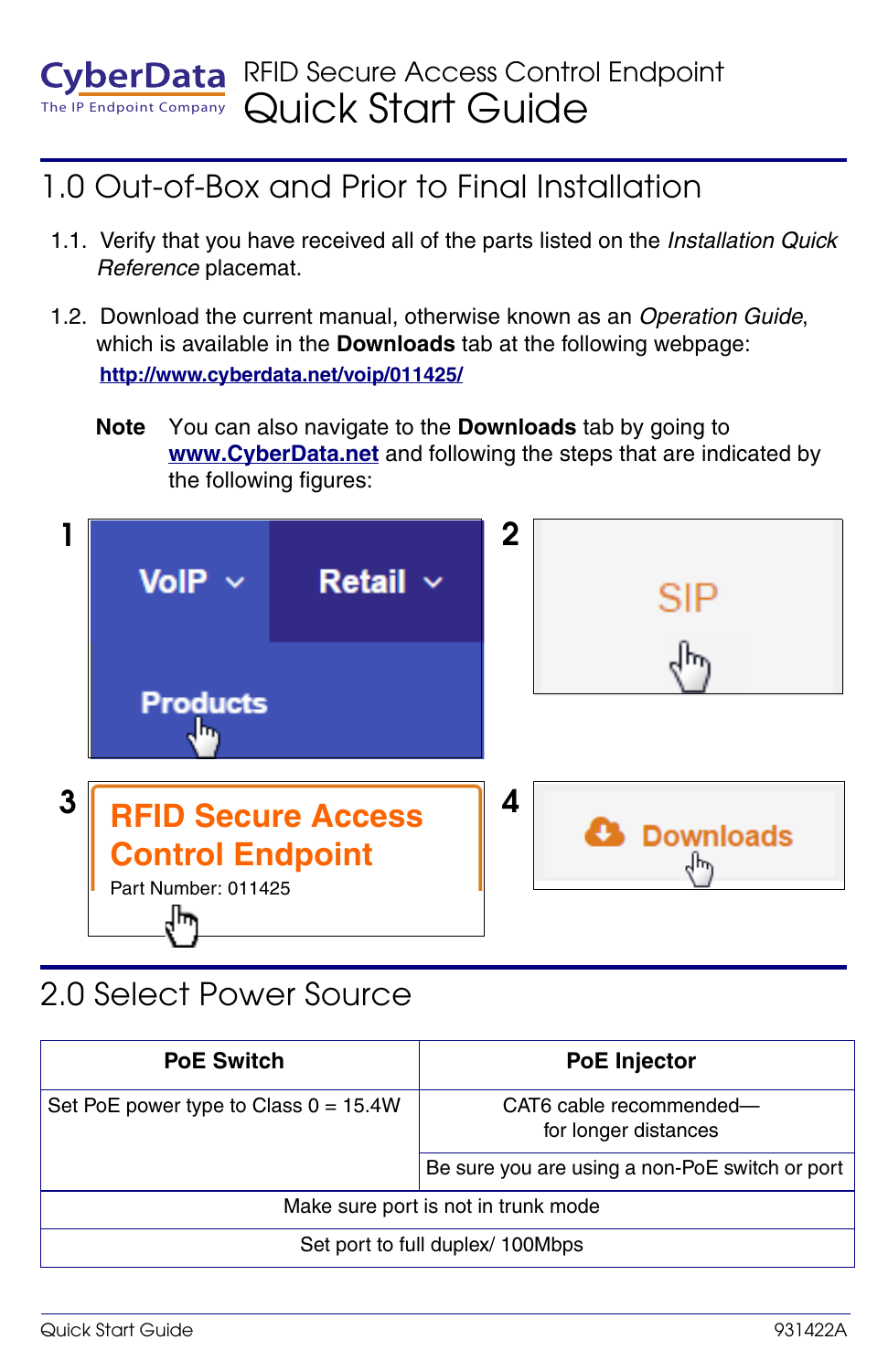## 3.0 Power Test

3.1. Plug in the CyberData device and monitor the LED activity above the ethernet port on the back of the device. See the following figure:



- 3.2. The green **100Mb Link** LED blinks off once during the boot up process when the device beings DHCP addressing and autoprovisioning attempts, and then comes on again and remains constant (solid green). The yellow **Link/Activity** LED may be blinking depending on the network activity.
- **Note** The default DHCP addressing timeout is 60 seconds. The device will attempt DHCP addressing 12 times with a 3 second delay between tries and eventually fall back to the programmed static IP address (by default 10.10.10.10) if DHCP addressing fails. The DHCP Timeout is configurable in the device's Network settings.

This concludes the power test. Go to Section 4.0, "Connecting to a Network [in a Test Environment".](#page-2-0)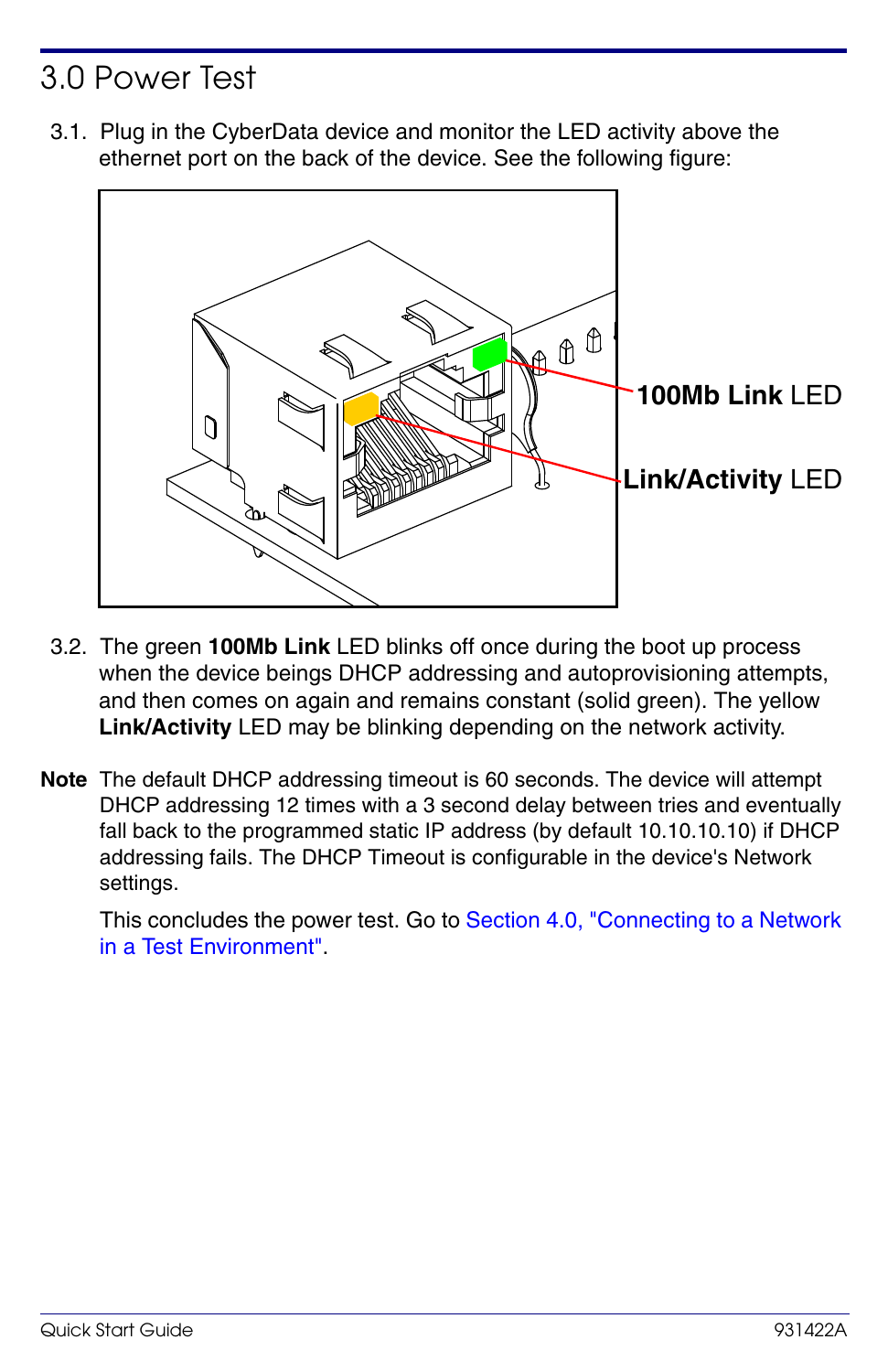#### <span id="page-2-0"></span>4.0 Connecting to a Network in a Test Environment

**Note** The following connections are usually needed for this procedure:

- **Computer**
- PoE switch or injector
- CyberData device
- 4.1. In a test environment, use a computer that is connected to the same switch as a single CyberData device. Note the subnet of the test computer.
- 4.2. Use the CyberData Discovery Utility program to locate the device on the network. You can download the Discovery Utility program from the following link:

**<http://www.cyberdata.net/assets/common/discovery.zip>**

- 4.3. Wait for initialization to complete before using the Discovery Utility program to scan for a device. The device will show the current IP address, MAC address, and serial number.
- 4.4. Select the device.
- 4.5. Click **Launch Browser**. If the IP address is in a reachable subnet from the computer that you are using to access the device, the Discovery Utility program should be able to launch a browser window pointing to the device's IP address.
- 4.6. Log on to the web interface by using the default username (**admin**) and password (**admin**) to configure the device.
- 4.7. Perform a Relay test by pressing the **Test Relay** button that is located at the bottom of the **Device Configuration** page. If the click from the relay is clearly audible, then your CyberData device is functioning properly.
- 4.8. The device is now ready to be set for your desired network configuration. You may search the **Compatible IP-PBX Servers** index for available sample VoIP phone system configurations and set up guides at the following website address:

**<http://www.cyberdata.net/connecting-to-ip-pbx-servers/>**